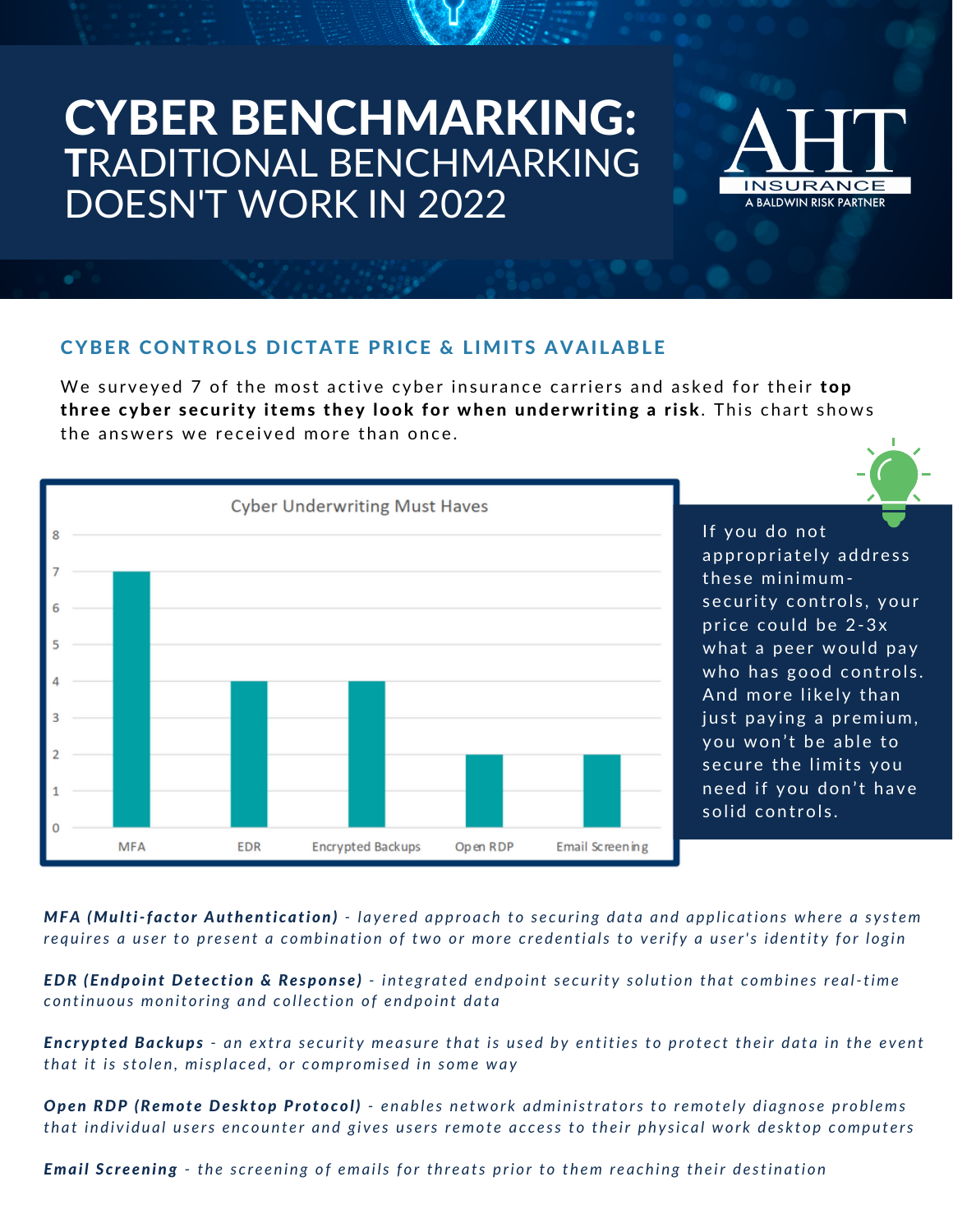### RATES ARE RAPIDLY INCREASING





Rate increases accelerated last year from 35% in Q1 to 130% in Q4. Any price benchmarking data that is more than a couple weeks old is going to be irrelevant.

- It's not about how much coverage your peers purchase or how much you need, it's about how much you can secure and can afford
- Price is impacted by your individual cyber security controls more than it is by your industry, revenues, or record count
- . It is more important to benchmark your cyber security controls against your peers than it is your insurance cost or limits